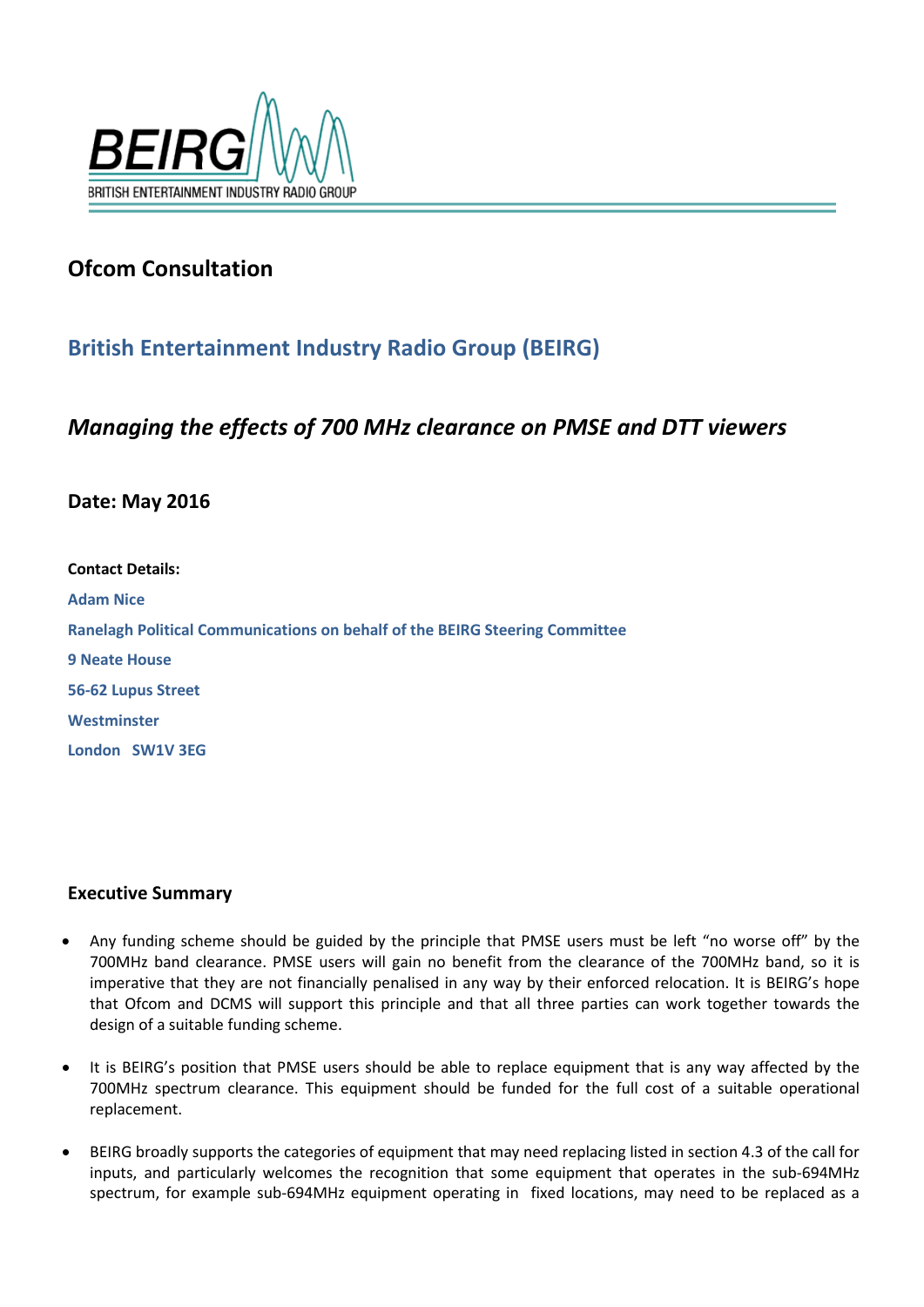consequence of the eventual DTT re-pack. BEIRG believes that a significant quantity of equipment will be affected below 694MHz. However, due to the current unavailability of finalised post 700MHz band clearance white space maps for spectrum below 694 MHz, a true assessment of all affected equipment is not possible at present.

- BEIRG believes that Ofcom has overlooked the possibility that ancillary equipment, such as antenna systems, lavaliere microphones etc. will also need to be replaced and should, therefore, also be eligible for funding.
- BEIRG reiterates its challenge to the assumption that no new 700MHz equipment has been purchased since 20[1](#page-1-0)4.<sup>1</sup> It has taken two years for new spectrum to be allocated and equipment does not yet exist in this band, meaning that users have had no choice but to replace essential 700MHz equipment with new equipment in the same band. This point has previously been acknowledged and accepted by Ofcom. $^2$  $^2$
- BEIRG believes that any new equipment operating in the 960-1164MHz band will prove to be more expensive; it will need to be more sophisticated than existing UHF equipment in order to operate in the new band; the market for equipment is likely to be limited in size; and the use of safeguards against unlicensed use of PMSE equipment, to protect safety-of-life services, will add complexity to any new systems if and when such equipment becomes available and is ultimately accepted by the audio PMSE community. At present it is impossible to predict how long this process might take.
- BEIRG understands that Ofcom have modelled for a figure of 5% to cover additional decommissioning and inventorying costs.<sup>[3](#page-1-2)</sup> This figure is based on the experience of rental companies. We do not believe that Ofcom has accounted for the additional cost burden placed on other categories of PMSE user, which in some cases will exceed the 5% figure.

## **Introduction – The principles of a funding scheme**

BEIRG appreciates the work that Ofcom has undertaken in modelling the costs of a funding scheme to mitigate the loss of the 700MHz band.

Any funding scheme should be guided by the principle that PMSE users must be left "no worse off" by the clearance. PMSE users will gain no benefit from the clearance of the 700 MHz band, so it is imperative that they are not financially penalised in any way by their relocation. It is BEIRG's hope that Ofcom and DCMS will support this principle and allow it to guide them in the design of the funding scheme.

In light of this, we are wary that Ofcom does not set out the circumstances under which equipment will be included in the scheme, particularly with regards to affected equipment that operates partially in the 700MHz or entirely in the spectrum below 694MHz. This level of detail is essential to assessing whether the scheme is fair and proportionate.

It is BEIRG's position that PMSE users should be able to replace equipment that is any way affected by the 700MHz spectrum clearance. This equipment should be funded at the full cost of a suitable replacement. The administering of a scheme based on the asset life of equipment does not reflect the disparate range of users and usages in the PMSE sector. Frequency of use, type of use and frequency of transportation are just a few of the factors that will affect the average lifespan of a given piece of equipment. Basing funding on an average lifespan disadvantages those users who are able to extend the lifespan of their equipment, and therefore budget to

**.** 

<span id="page-1-1"></span><span id="page-1-0"></span><sup>1</sup> <http://stakeholders.ofcom.org.uk/binaries/consultations/700MHz/summary/main.pdf>Section A12.27 <http://stakeholders.ofcom.org.uk/binaries/consultations/700MHz/statement/700-mhz-statement.pdf> Section 7.11

<span id="page-1-2"></span><sup>3</sup> [http://stakeholders.ofcom.org.uk/binaries/consultations/700-clearance-](http://stakeholders.ofcom.org.uk/binaries/consultations/700-clearance-cfi/summary/700_MHz_Implementation.pdf)

[cfi/summary/700\\_MHz\\_Implementation.pdf](http://stakeholders.ofcom.org.uk/binaries/consultations/700-clearance-cfi/summary/700_MHz_Implementation.pdf) Section 4.8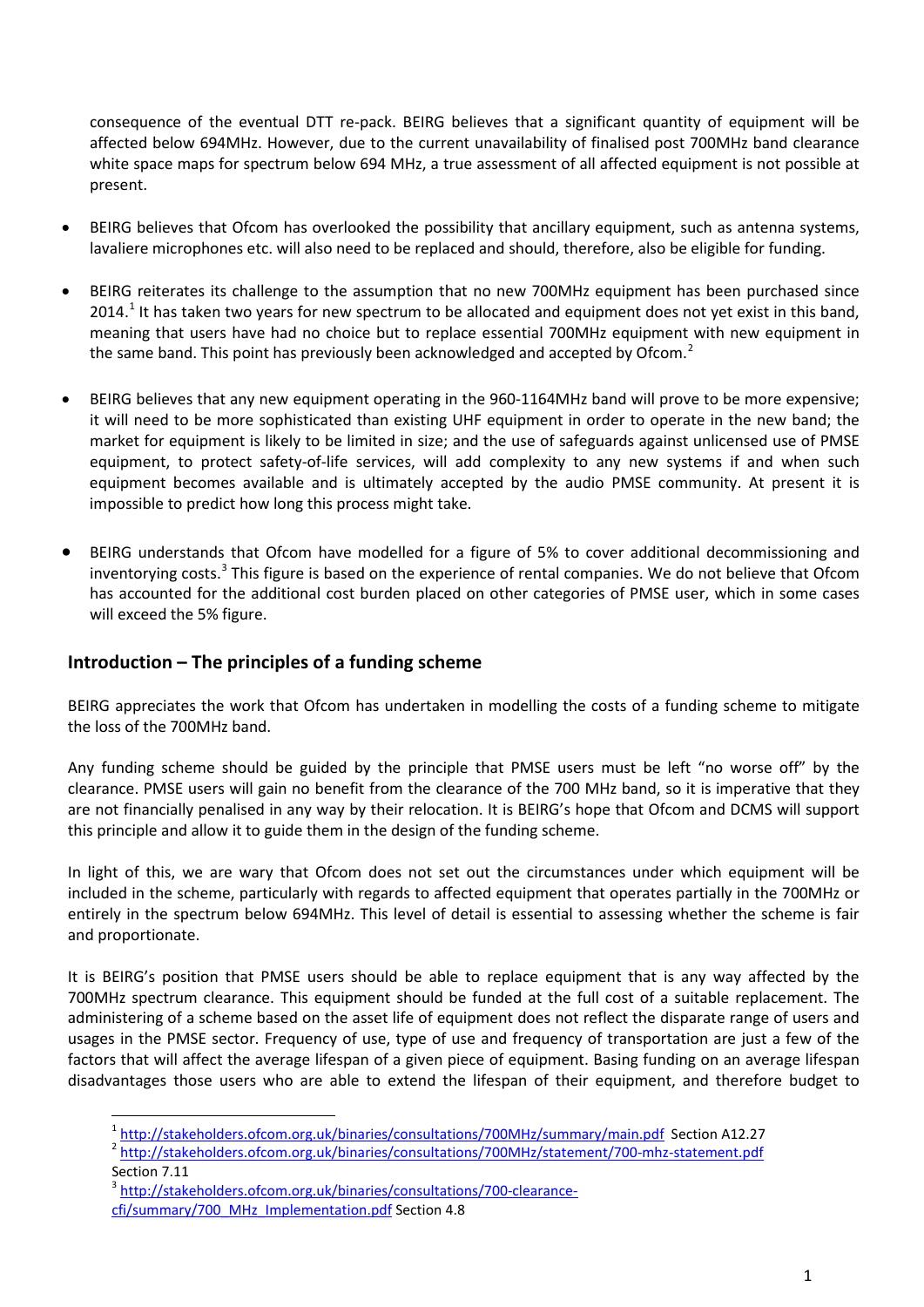replace equipment much further in the future than a nominal lifespan. It would be unacceptable to have a situation in which a user was unable to claim any funding because they had been able to extend the life of their equipment beyond the lifespan arbitrarily chosen by Ofcom. In addition, BEIRG does not believe there is sufficient evidence that Ofcom's use of straight line depreciation adequately reflects how many businesses budget for new equipment.

Therefore, it is BEIRG's belief that the following should be included in any funding scheme:

- Any equipment that is tuneable to the frequencies within the 700MHz band, and will therefore lose functionality as a result of the clearance. It is BEIRG's belief - in line with the findings of the Lamy Report<sup>[4](#page-2-0)</sup> that, as no PMSE user should be disadvantaged by the clearance of the 700MHz band, even a small reduction in functionality is unacceptable and should make that equipment eligible for funding
- Any equipment that operates in the spectrum below 694MHz, for instance in a fixed location that will no longer be able to operate on those frequencies in a given location due to the re-planning of DTT broadcasts
- Any modular equipment that has been superseded by later models that cannot operate alongside replacement equipment (further details given in answer to question 14)
- Any equipment that, whilst not directly affected by the 700 MHz band clearance, is paired with now obsolete equipment that is affected. For example paired communications systems, racks, antennas, and ancillary equipment such as lavaliere microphones (further details given in answer to question 14)
- Additional costs associated with replacing or otherwise altering equipment affected by the 700MHz clearance (further detail given in answer to question 19)

## **Answers to Questions**

 $\overline{a}$ 

#### *Q14: Have there been any developments since 2014 which would affect our estimate of the amount of equipment that PMSE users will need to replace as a result of 700 MHz clearance?*

BEIRG broadly supports the categories of equipment that may need replacing listed in section 4.3 of the call for inputs, and particularly welcomes the recognition that some equipment operating in a fixed location in sub-694MHz spectrum may need to be replaced. We do however believe that Ofcom has overlooked the possibility that whole rack-mounted systems may need to be replaced because it is no longer possible to buy like-for-like replacements that are compatible with the older systems.

Following the channel 69 clearance, most users were able to switch out rack-mounted equipment operating in the cleared spectrum for identical modules operating in the spectrum below 790MHz. Technological innovation since then has meant that older modular systems have been superseded by smaller, more efficient systems. Although many of the older systems are still in operation (and still earning 100% rental value), they are no longer in production. This means that if some of the modules in a given audio PMSE system need to be replaced as a result of the 700MHz clearance, users will have to buy new equipment that will not be compatible with the older systems, resulting in the need to replace the entire system including, in many cases, the racks and antenna systems. This issue will be particularly prevalent among higher end professional users who will require equipment that operates across the whole range of new spectrum.

<span id="page-2-0"></span>There are several reasons why mixing and matching equipment is unacceptable for professional sound designers. Clearly, transporting and setting up two separate rack-mounted systems instead of one is a major burden in the

<sup>4</sup> [http://ec.europa.eu/newsroom/dae/document.cfm?doc\\_id=8423](http://ec.europa.eu/newsroom/dae/document.cfm?doc_id=8423) Point 3, page 12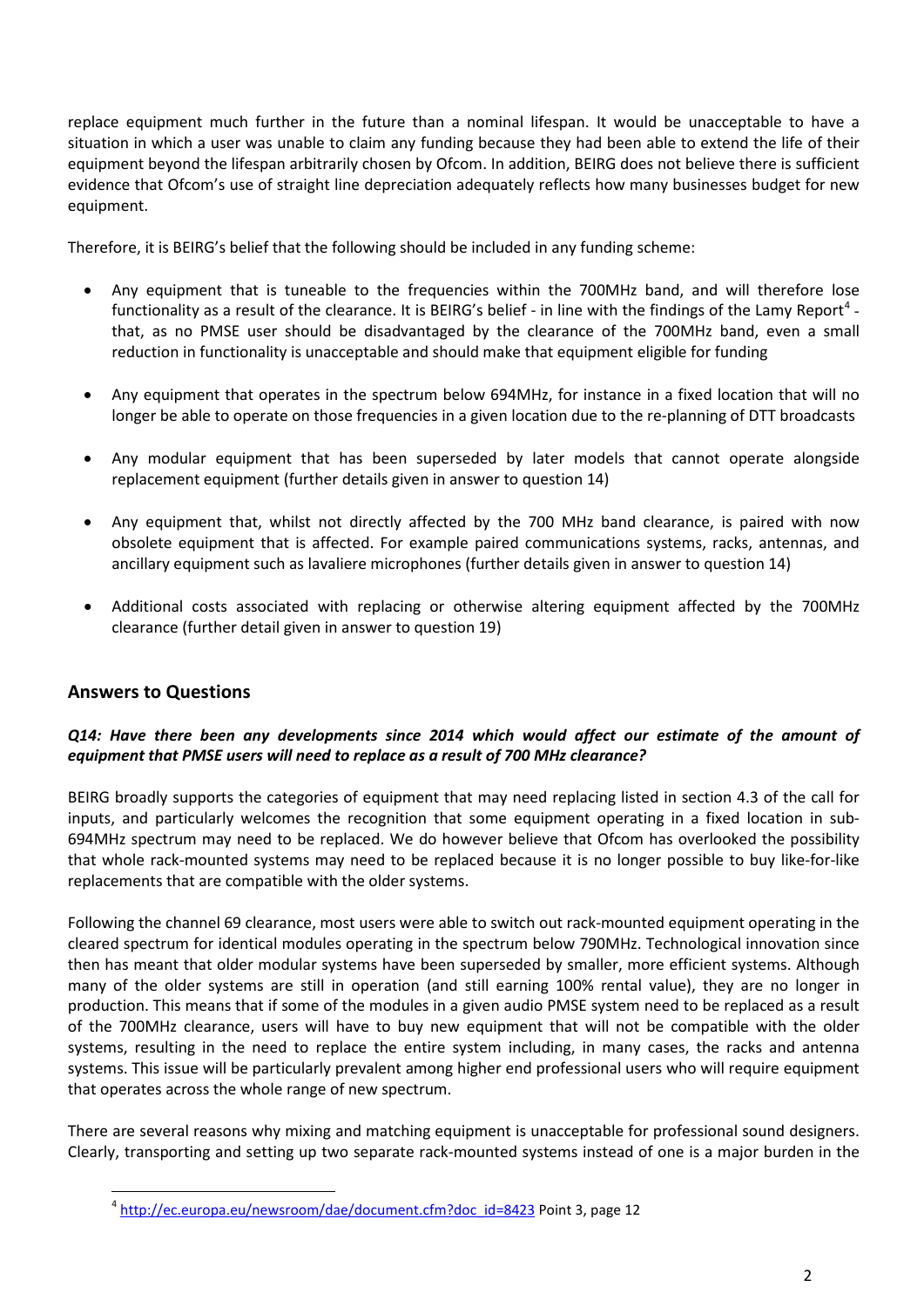context of a touring production, with associated additional costs including that of transporting much more audio PMSE equipment. But more importantly, professional sound designers invariably require all the equipment used on their production to sound and perform uniformly. The already complicated task of producing a professional live sound production would be made even more difficult if sound designers have to compensate for the difference between old and new equipment – if that even proves possible. If analogue equipment is replaced with a digital equivalent for example, it will be impossible to run the two systems alongside each other without a serious impact on the spectral efficiency of the production.

At the very least, existing wide-band antenna systems that are not replaced in their entirety will require filters to screen out future LTE signals. BEIRG urges Ofcom and DCMS to also consider including the purchase and installation costs of these filters in any future funding package.

In addition to modular systems, there are other systems that may be rendered wholly obsolete as a result of the clearance affecting a portion of the system. An example of this would be duplexed communications systems where one half of the system is in the 700MHz band. A belt pack that transmits in the 700MHz band is clearly affected, but the base station that receives in 700MHz but transmits below 700MHz would also be rendered obsolete by the clearance as they are not tuneable. Therefore the whole system will need replacing.

BEIRG therefore reiterates that, in addition to the wireless equipment already identified in section 4.3, replacement racks, antenna systems, and ancillary equipment such as lavaliere microphones whose old connectors are incompatible with replacement body pack transmitters, should also be eligible for funding where necessary. Additionally Ofcom should recognise all the categories of sub-694MHz equipment that will be affected, including equipment that is part of a system alongside 700MHz equipment if like-for-like replacements are no longer available on the market, and sub-694MHz equipment that is paired with 700MHz equipment.

### *Q15: Are you aware of any developments since the 2014 Statement that would affect our cost estimates?*

BEIRG challenges the assumption made in the 2014 statement that no new 700MHz equipment has been purchased since 2014.<sup>[5](#page-3-0)</sup> PMSE users will have continued to purchase 700MHz equipment for the same reason that they always have: to supplement access to the sub 694MHz UHF where that spectrum is insufficient to cater for a production's needs. In 2014, Ofcom suggested that PMSE users should avoid purchasing new 700MHz equipment because new spectrum would become available.<sup>[6](#page-3-1)</sup> However, this new spectrum was not confirmed as available until March 2016 and, consequently, equipment does not yet exist in this band, meaning that users have had no choice but to replace essential 700MHz equipment with new equipment in the same 700MHz band.

We recognise that the number of instances of this occurring is likely to be relatively low and will not impact significantly on Ofcom's overall cost estimates, but it is essential that Ofcom recommends to DCMS that this equipment is included in any funding package. PMSE users should not be penalised because of the length of time between the announcement of the clearing of the 700MHz band and the announcement of alternative spectrum.

### *Q16: Do you have any information or evidence of the likely unit cost of new equipment which operates in the 960-1164 MHz band?*

Because the statement confirming the intention to make the 960-1164MHz band available for PMSE use was only released on 10 March 2016, it is far too early to have a firm indication of the cost of any new equipment that may be developed to operate in this new band. There are however three factors that suggest equipment in the new band will be more expensive.

**.** 

<span id="page-3-0"></span><sup>&</sup>lt;sup>5</sup> <http://stakeholders.ofcom.org.uk/binaries/consultations/700MHz/summary/main.pdf>Section A12.27<br><sup>6</sup> http://stakeholders.ofcom.org.uk/binaries/consultations/700M<u>Hz/statement/700-mhz-statement.pdf</u>

<span id="page-3-1"></span>Section 7.10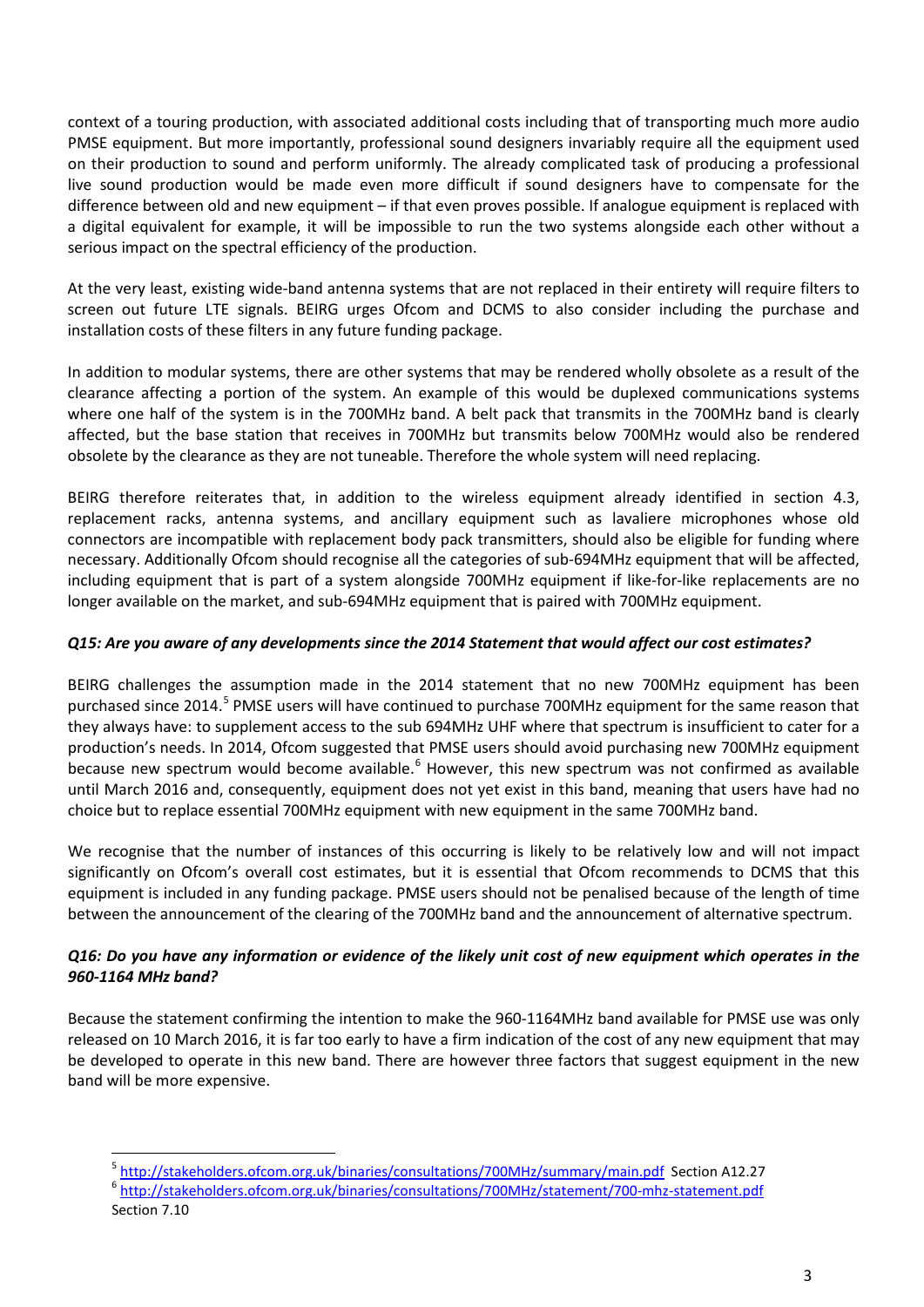Firstly, it is highly likely that equipment will need to be much more sophisticated than current UHF equipment in order to operate successfully in the band. The 960-1164MHz band presents a harsher and more challenging spectrum environment than the current UHF bands, and will require more advanced filtering techniques which will entail greater costs.

In addition to this, the indicative maps of spectrum availability in the 960-1164MHz band presented to us by Ofcom suggest that equipment will need to cover the entire 200MHz spectrum range in order to be usable in different parts of the country. This is also broadly consistent with the direction of travel for professional PMSE equipment; growing production requirements mean that new technology is expected to be more flexible, allowing it to operate in a variety of different situations including indoor and outdoor operation. This means that buying equipment in the new band may represent a significant upgrade on any previously owned 700MHz equipment.

BEIRG understands that the 2013 equipment survey found that there was no significant price premium on tuning ranges wider than 200MHz, and in fact found a slight decrease in price which it attributed to "noise in the data".<sup>[7](#page-4-0)</sup> We believe that this noise in the data can be attributed to the range of equipment owners surveyed. Cheap wideband radio microphones do exist, but these are not appropriate for professional use. The wide-band equipment that will be used in the new spectrum will have to be of a significantly higher quality than this equipment and so will represent a price premium.

Secondly, Ofcom has already conceded that the market for equipment is likely to be limited in size: "Following clearance, the remaining interleaved spectrum in the 470-694MHz band is likely to be sufficient to serve the needs of the majority of events. We would therefore expect most users to replace their equipment with radio microphones which function in this band."[8](#page-4-1) From what we understand of the 960-1164MHz band so far and the likely price of equipment capable of operating in it, BEIRG anticipates that the band will be used almost exclusively by higher end professional users such as major broadcasters, further demonstrating the limited size of the market. In order for manufacturers to achieve a return on R&D investment high enough to make a business case to build equipment for the band, the new equipment may have to be sold, at least initially, at a higher price.

Finally, manufacturers do not yet know how equipment will be configured in order to coexist with DME and other services already in the band. It is clearly essential that safety-of-life services operating in the band are protected from harmful interference, which may necessitate the use of safeguards against unlicensed use of PMSE equipment. Depending on the complexity of any such systems, the price of equipment may increase further.

BEIRG believes that Ofcom should recommend to DCMS that there should be additional funding available for PMSE users purchasing equipment in the 960-1164MHz band beyond the 20-40% mark-up already modelled for to account for more frequency agile equipment. This is important firstly because users must not be left materially worse off because they have been forced to purchase more expensive new equipment as a result of the 700MHz clearance, but also because users need to be willing to buy equipment in the new band in order for it to offer a viable business case.

In conclusion, it is very likely that any new equipment will be more expensive to produce than traditional UHF equipment and that this additional cost will, by necessity, be passed on to consumers.

## *Q17: Have we correctly identified the main categories of PMSE user that 700 MHz clearance will affect? If not, please provide examples of stakeholders which do not fit broadly into any of the groups mentioned.*

<span id="page-4-0"></span>BEIRG is not aware of any additional type of PMSE user that the 700MHz clearance will affect. BEIRG does however recommend breaking down the user types into further categories in order to facilitate the eventual

**.** 

<sup>&</sup>lt;sup>7</sup> <http://stakeholders.ofcom.org.uk/binaries/consultations/700MHz/summary/main.pdf> Section A12.26<br><sup>8</sup> [http://stakeholders.ofcom.org.uk/binaries/consultations/maximising-benefits-700-MHz-](http://stakeholders.ofcom.org.uk/binaries/consultations/maximising-benefits-700-MHz-clearance/summary/maximising-benefits-of-700MHz-clearance.pdf)

<span id="page-4-1"></span>

[clearance/summary/maximising-benefits-of-700MHz-clearance.pdf](http://stakeholders.ofcom.org.uk/binaries/consultations/maximising-benefits-700-MHz-clearance/summary/maximising-benefits-of-700MHz-clearance.pdf) Section 3.17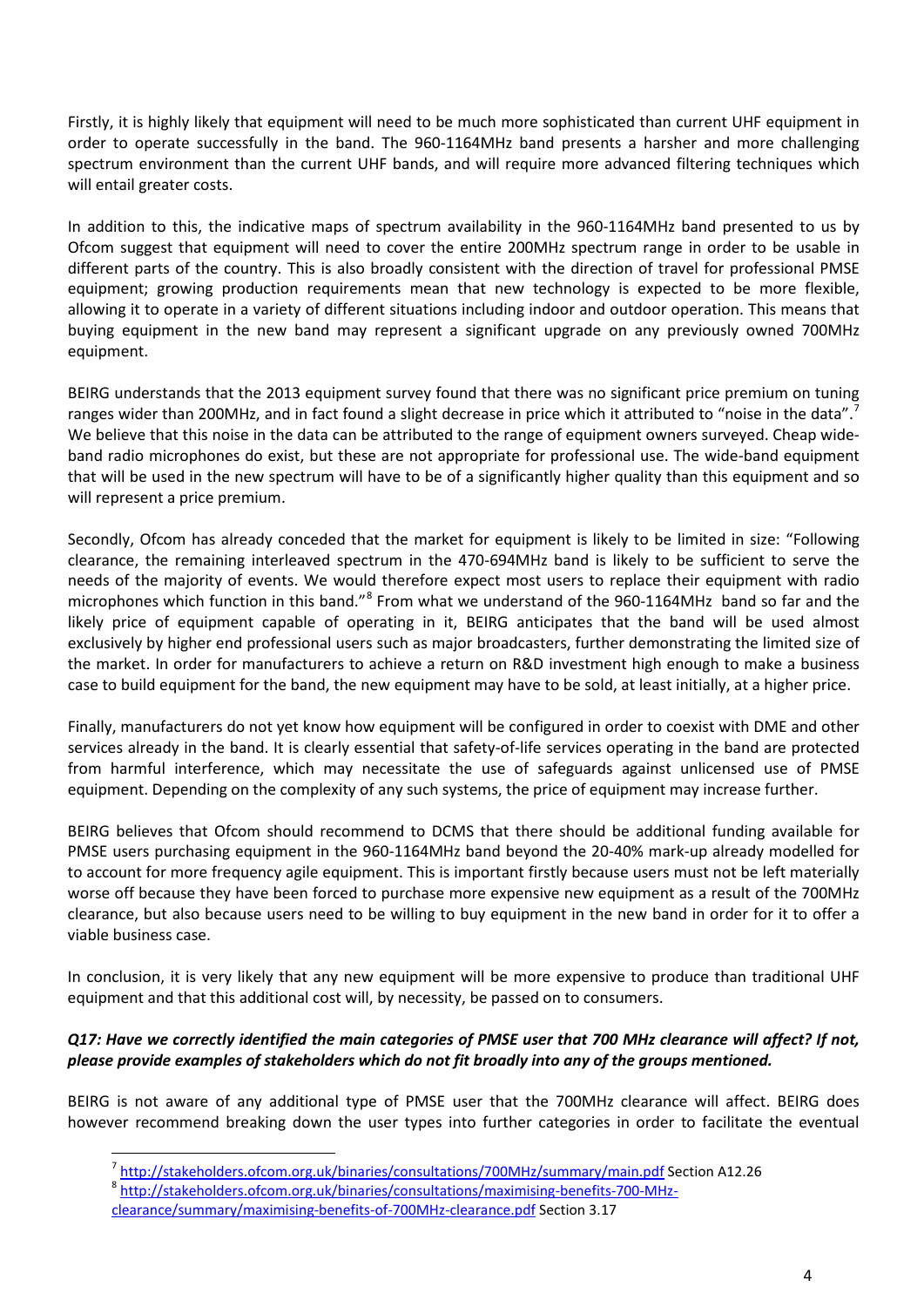communication of a funding scheme to all the different audio PMSE user groups. For example, churches, schools and colleges all make extensive use of PMSE equipment but clearly would need to be contacted in different ways to professional PMSE users.

#### *Q18: Do you have any comments on our assessment of the proportion of equipment the different user types account for?*

Due to the distribution model for audio PMSE equipment, it is almost impossible to judge the proportion of equipment by user type. With direct sales from manufacturer/distributor to end users, the user type is obvious. For example, broadcasters and larger rental companies tend to 'buy direct'. However, as we descend the supply chain, the picture becomes more blurred. Manufacturers' distribution operations also sell to wholesalers and equipment re-sellers, who, in turn, will service the smaller audio PMSE user base. In some cases there are as many as three transactions before a piece of audio PMSE equipment reaches the end user. For example, a typical chain might be; manufacturer's distributor to wholesaler, wholesaler to small re-seller, re-seller to end user. The figure will vary by manufacturer, but for some the eventual destination of up to 80% of the audio PMSE equipment is ultimately unknown. Given this fact, BEIRG has no way of assessing whether or not Ofcom's assessment of the proportion of equipment by user type is correct.

#### *Q19: In addition to any information provided in response to the survey, do you have any other evidence as to how clearance may financially affect each of the different categories of PMSE equipment owner identified above?*

BEIRG understands that Ofcom have modelled for a figure of 5% to cover additional decommissioning and inventorying costs.<sup>[9](#page-5-0)</sup> This figure is based on the experience of rental companies. We do not believe that Ofcom has accounted for the additional cost burden placed on other categories of PMSE user, which in some cases will exceed the 5% figure.

For instance, due to the amount of equipment being replaced, end users of wireless audio equipment, such as in theatres, will have to call additional cast rehearsals so that the sound designer can test the new equipment. This entails additional costs to cover actors and engineers for at least one additional rehearsal. Full cast calls and orchestra rehearsals can represent a significant cost to some users, especially when considered as a percentage of the value of wireless equipment that they actually own. An orchestra rehearsal can cost between £2,500 and £3,500 depending on the size of the orchestra, and a full cast rehearsal will likely cost around £2,500.

Additionally, Ofcom should consider the burden on small businesses in particular of bringing forward the purchase of a large quantity of equipment. To ease this financial pressure, Ofcom should recommend that DCMS emulate the 20[10](#page-5-1) funding scheme which allowed these businesses to phase the processing of claims.<sup>10</sup> In addition to this, it may also be necessary in some cases to provide the first funding scheme payment up front, before the affected equipment is traded in. This is because rental companies need to have the new equipment set up and ready before they can swap out the old equipment. It was our experience in the last funding scheme that some smaller users had difficulty clearing this initial hurdle as they lacked sufficient resources to cover the first batch of equipment before receiving funding.

Given that the audio PMSE user base is so fragmented, as demonstrated in our answer to Q18, BEIRG has concerns that the financial survey may result in unrealistic and unrepresentative figures. This is because of the short deadline for the questionnaire; it has been difficult to reach all PMSE user groups in the timeframe while those that have been reached may not have had time to respond. While BEIRG understands that there are time

 $\overline{a}$ 

<span id="page-5-0"></span><sup>9</sup> <http://stakeholders.ofcom.org.uk/binaries/consultations/700MHz/statement/700-mhz-statement.pdf>

<span id="page-5-1"></span>Sections 7.16-7.18<br><sup>10</sup> [http://stakeholders.ofcom.org.uk/binaries/consultations/pmse\\_funding/statement/statement.pdf](http://stakeholders.ofcom.org.uk/binaries/consultations/pmse_funding/statement/statement.pdf) Section 4.37